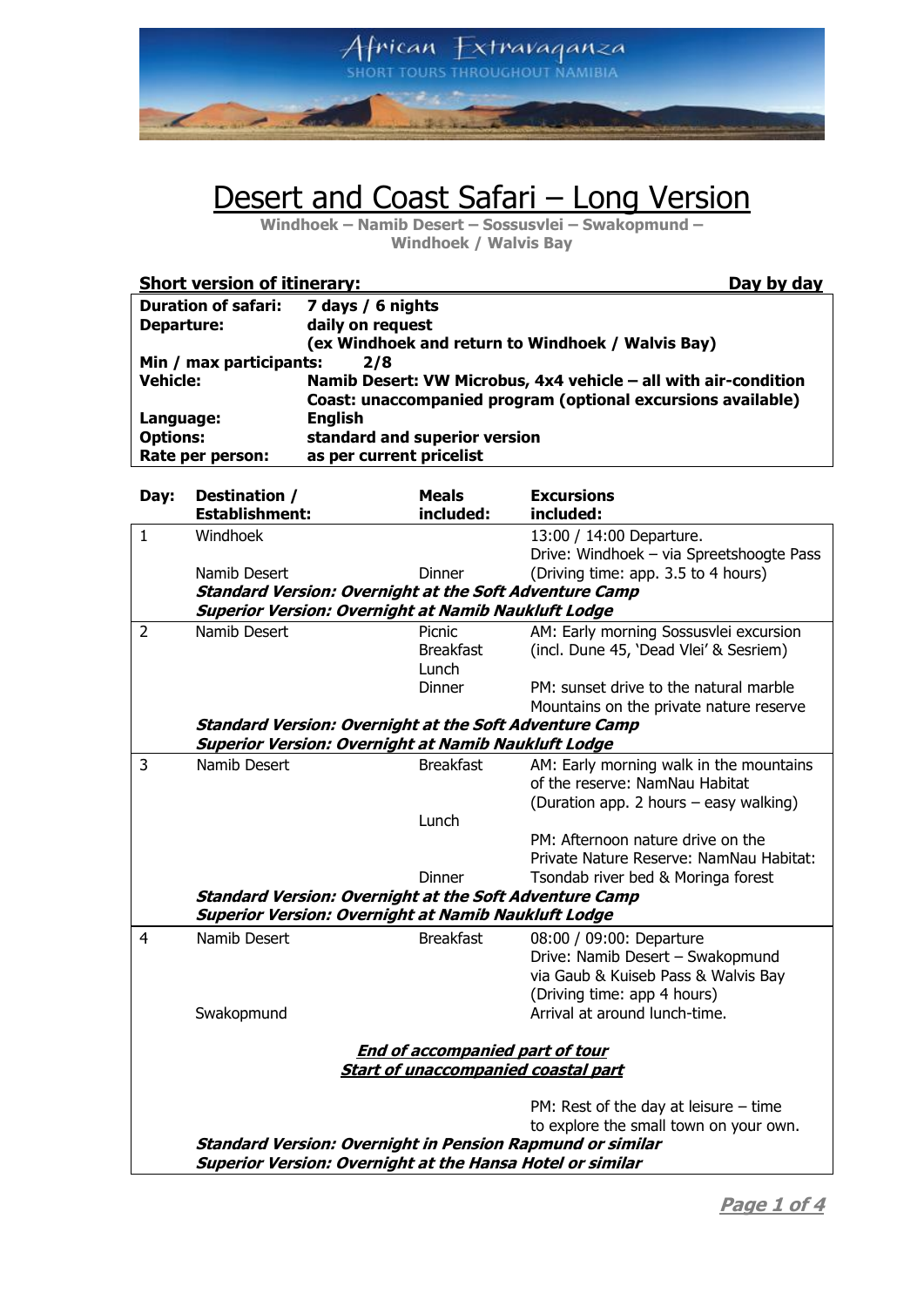| 5                                                | Swakopmund                                                                                                                           | <b>Breakfast</b> | AM & PM: Optional excursions can be<br>booked (not included in rate)                                                                               |  |  |
|--------------------------------------------------|--------------------------------------------------------------------------------------------------------------------------------------|------------------|----------------------------------------------------------------------------------------------------------------------------------------------------|--|--|
|                                                  | <b>Standard Version: Overnight in Pension Rapmund or similar</b><br><b>Superior Version: Overnight at the Hansa Hotel or similar</b> |                  |                                                                                                                                                    |  |  |
| 6                                                | Swakopmund                                                                                                                           | Breakfast        | AM & PM: Optional excursions can be<br>booked (not included in rate)                                                                               |  |  |
|                                                  | <b>Superior Version: Overnight at the Hansa Hotel or similar</b>                                                                     |                  | <b>Standard Version: Overnight in Pension Rapmund or similar</b>                                                                                   |  |  |
| 7                                                | Swakopmund                                                                                                                           | <b>Breakfast</b> | 06:40: You will be picked-up at your<br>establishment and go on the scheduled<br>bus service back to Windhoek.<br>13:00: Arrival time in Windhoek. |  |  |
| <b>End of Program: Desert &amp; Coast Safari</b> |                                                                                                                                      |                  |                                                                                                                                                    |  |  |

## *Rate as per current price sheet*

## *Included:*

First part in the desert: Tour in a small group (2 to 8 passengers) with an English speaking driver guide in a 4x4 Landcruiser or Double Cab, Landrover or a VW Microbus – all with air-condition. Second part at the coast: unaccompanied.

Accommodation and meals: 4x overnight, 4x breakfast, 1x lunch, 2x dinner.

Excursions: Sossusvlei Excursion, sunset drive to the marble-mountains.

Extras: Park-entrance-fees, porterage, still and sparkling water on board the vehicle (first part), scheduled bus service from Swakopmund to Windhoek.

## *Excluded:*

Any additional excursions or activities, beverages, tips, personal insurances and other personal items are excluded.

*Accommodation in the Namib Desert:* 



*Swakopmund:* 





#### **Hansa Hotel Swakopmund**

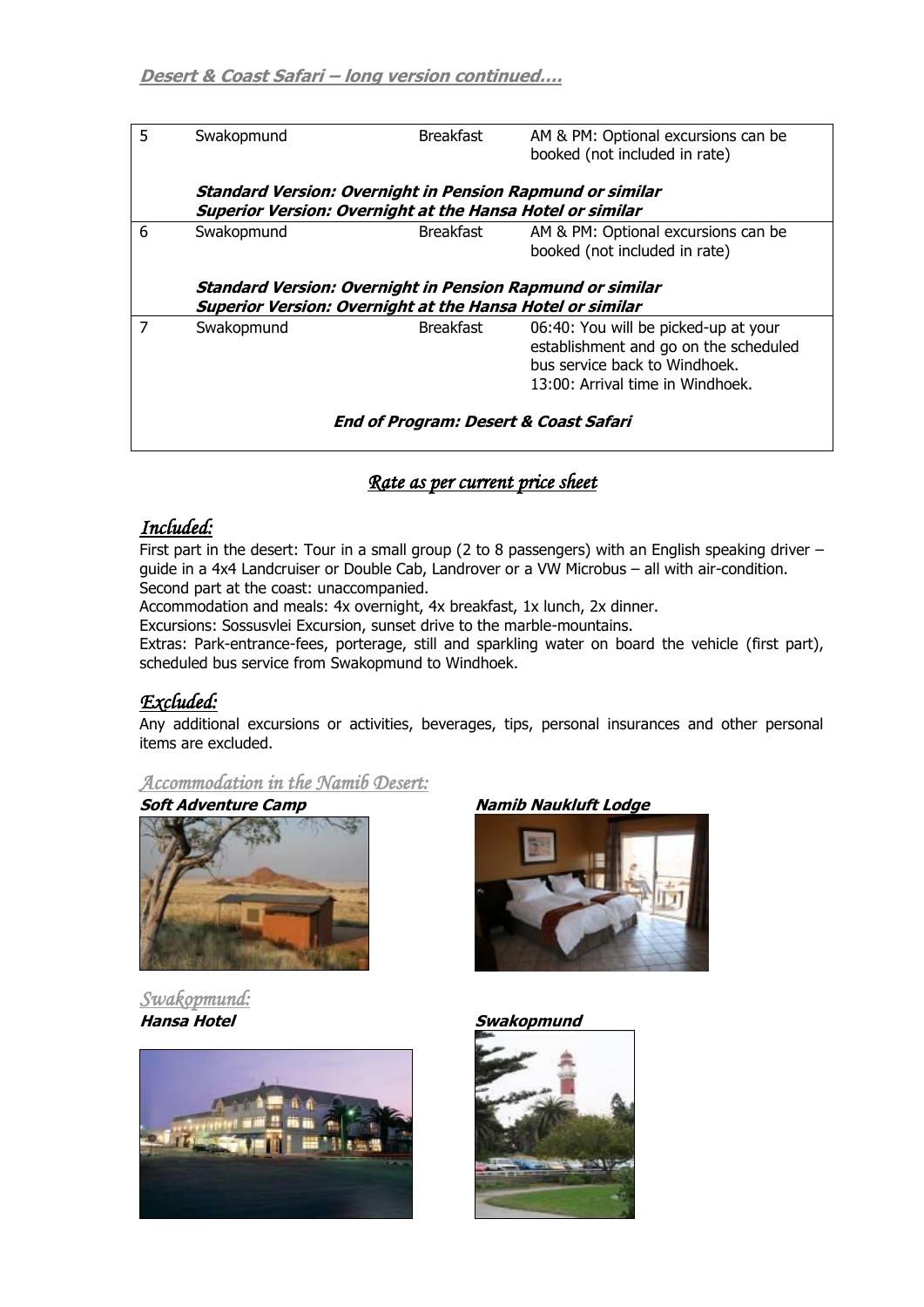

# *Desert & Coast Safari – long version*

*Windhoek - Namib Desert – Sossusvlei –Swakopmund – Windhoek/Walvis Bay Departure on request: 7 days / 6 nights* 

## *Day 1: Windhoek – Namib Desert.*

**(app. 240 km on gravel road – ca 3.5 - 4 hours driving time)** You will be met at your establishment in the capital just before 14h00 (during Namibian wintertime – 13h00). Depart from Windhoek and we'll first pass the Kupferberg Pass. We drive along cattle farm land and see a few farmhouses along the way. The landscape is hilly and we can enjoy some nice views over fertile valleys. As we continue, the vegetation changes and the farmland is used for sheep and goat farming. We take the turn via the scenic and steep Spreetshoogte Pass. Enjoy an undisturbed view on top of one of the steepest passes in Namibia! We will stop at the small settlement Solitaire and continue to the beautifully set Namib Naukluft Lodge & Soft Adventure Camp. Both establishments are located on the private nature reserve: NamNau Habitat, which hosts a variety of desert adapted game like springbok, ostrich, earth wolf, bat-eared fox and many more.

#### **Standard Version: Overnight with dinner, bed and breakfast at the Soft Adventure Camp. Superior Version: Overnight on a dinner, bed and breakfast basis at Namib Naukluft Lodge.**

#### *Day 2: Namib Desert.*

**(Total km for excursion: app. 240 km – duration app. 7 hours)** An early morning rise with a snack before leaving enables you to arrive at Sesriem, the Park's gate at around sunrise. The route leads along and also across the Tsauchab dry riverbed, which has found a way through the dunes until it reaches the claypan – the Sossusvlei. After a

good rainy season – about every 7 to 10 years – the Tsauchab River runs in full flood and fills the Vlei with water. For months it remains here and offers sensational scenery with a prolific birdlife.

The early morning sun offers spectacular pastel colours in the star-shaped dunes. This is the highlight for the keen photographer. Your first stop will be at Dune 45 before we continue to the Sossusvlei. Climb one of the dunes – there are plenty – and you might be overwhelmed by the sight of the dynamic and living desert!

Breakfast will be served in form of a picnic under one of the shady camelthorn trees, before you continue to the base of the 'Dead Vlei'. It is quite a walk over patches of dunes that are crossing your way. When you arrive you will be paid off for your efforts – the scenery is awesome!

We will visit the Sesriem Canyon, a 30 metre deep rift, before we return to our base Namib Naukluft Lodge and the Soft Adventure Camp for a late lunch.

During the late afternoon a sundowner-drive to the natural marble mountains on this 25,000 ha private nature reserve is included.

**Standard Version: Overnight with full board at the Soft Adventure Camp. Superior Version: Overnight with full board at Namib Naukluft Lodge.**

#### *Day 3: Namib Desert.*

This morning – around 07:00 o'clock - you may participate in a guided walk in the Naukluft Mountains, which are part of the private nature reserve: NamNau Habitat. The walk takes approximately 1.5 to 2 hours. Upon return enjoy your full breakfast. The rest of the morning is at leisure and you may want to relax at the pool-side with a great view over the open plains. Lunch will be served at the Lodge / Camp.

During the afternoon you will do an extensive desert drive: This is undisturbed nature! We cross the dry riverbed of the Tsondab and visit the Moringa Forest – a hidden treasure – until we get to a spot, where you can feel the solitude of the Namib: a  $360^\circ$  degrees view! Enjoy the scenery and return to the lodge on a scenic route, where depending on the season herds of springbok and oryx antelope can be seen.

**Standard Version: Overnight with full board at the Soft Adventure Camp. Superior Version: Overnight with full board basis at Namib Naukluft Lodge.**